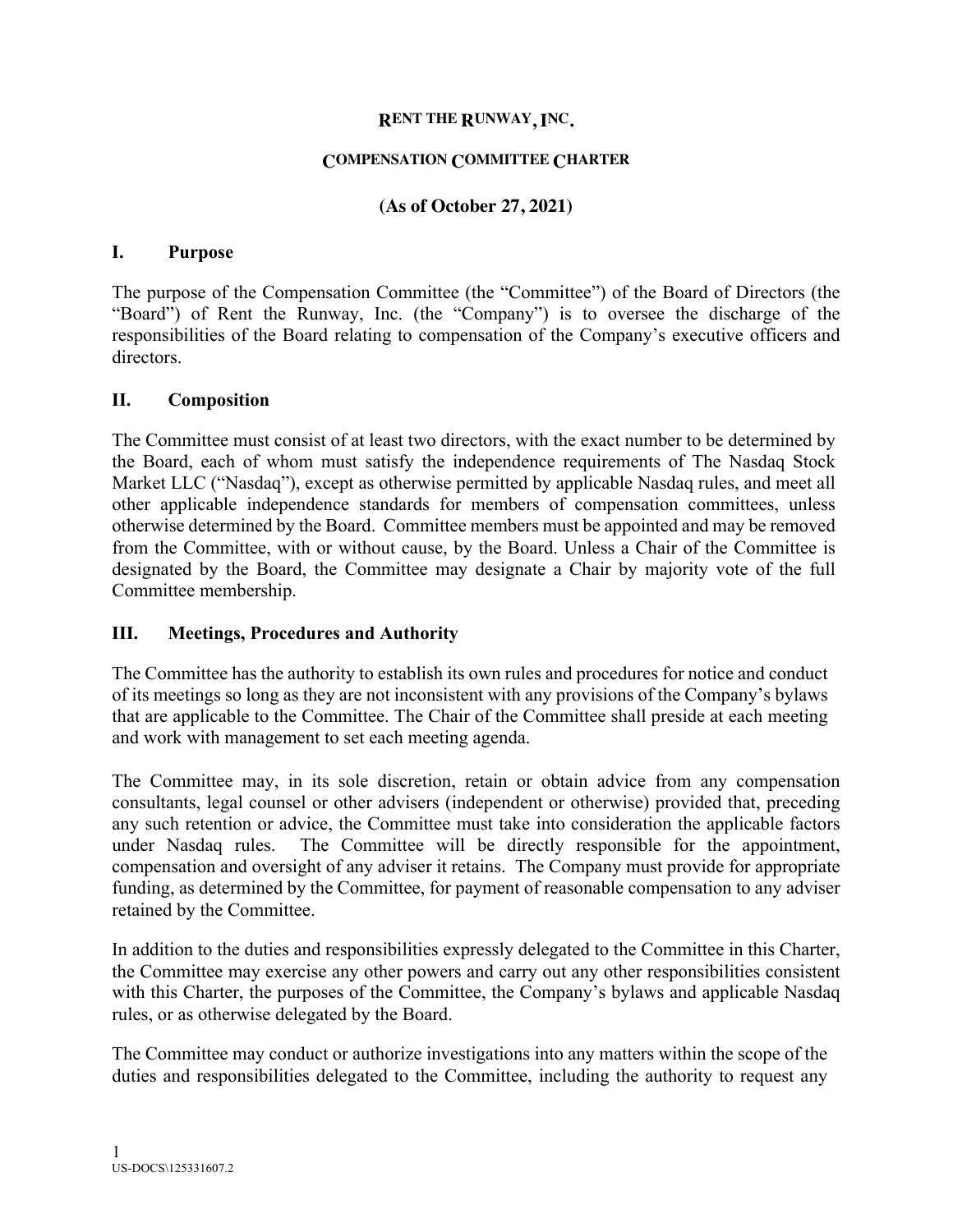officer, employee or adviser of the Company to meet with the Committee or any advisers engaged by the Committee.

# **IV. Duties and Responsibilities**

The principal duties and responsibilities of the Committee are set forth below. These duties are provided as a guide with the understanding that the Committee will carry them out in a manner that is appropriate given the Company's needs and circumstances.

1. *Executive Officer Compensation*. The Committee will review and approve or make recommendations to the Board regarding the compensation of the Chief Executive Officer and other executive officers of the Company. Executive officers may not be present during voting or deliberations on his or her individual compensation.

2. *Director Compensation*. The Committee will review and make recommendations to the Board regarding director compensation.

3. *Incentive and Equity Compensation*. The Committee will review and approve or make recommendations to the Board regarding the Company's incentive compensation and equitybased plans and arrangements (the "*Plans*"). The Committee has full authority to administer the Plans (except to the extent the terms of a Plan require administration by the full Board), and to make grants of cash-based and equity-based awards under the Plans.

4. *Employment Agreements and Severance Arrangements*. The Committee will review and approve all employment agreements and severance arrangements for the executive officers of the Company.

5. *Human Capital Management*. The Committee will oversee and periodically review the Company's talent and employee development programs and its strategy, efforts and results regarding diversity, equity and inclusion.

6. *Compensation Discussion and Analysis*. To the extent that the Company is required to include a "Compensation Discussion and Analysis" ("*CD&A*") in the Company's Annual Report on Form 10-K or annual proxy statement, the Committee will review and discuss with management the Company's CD&A and will consider whether it will recommend to the Board that the Company's CD&A be included in the appropriate filing.

7. *Compensation Risk Management*. The Committee will oversee the management of risks associated with the Company's compensation policies and practices, including the review of an annual risk assessment, to the extent it is required.

8. *Compensation Committee Report*. The Committee will prepare the annual Compensation Committee Report, to the extent it is required.

9. *Reports to the Board of Directors.* The Committee will report regularly to the Board regarding the activities of the Committee.